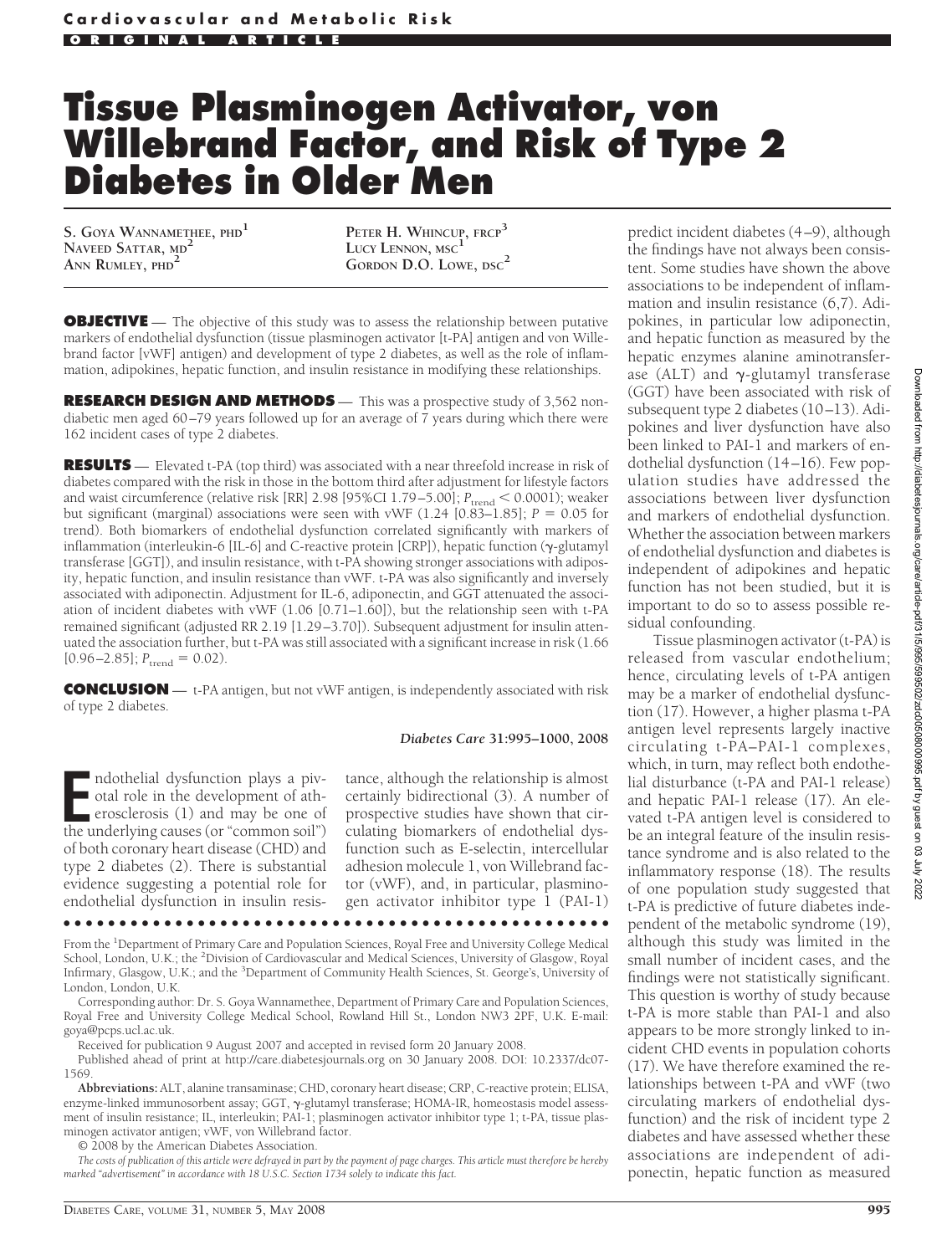#### *t-PA, vWF, and risk of type 2 diabetes in men*

by ALT and GGT levels, inflammation as measured by levels of C-reactive protein (CRP) and interleukin-6 (IL-6), and insulin resistance.

# **RESEARCH DESIGN AND**

**METHODS** — The British Regional Heart Study is a prospective study of cardiovascular disease involving 7,735 men aged 40–59 years selected from the agesex registers of one general practice in each of 24 British towns, who were screened between 1978 and 1980 (20). In 1998–2000, all surviving men, now aged 60–79 years, were invited for a 20th year follow-up examination. All relevant local research ethics committees provided approval. All men provided informed written consent for the investigation, which was performed in accordance with the Declaration of Helsinki. They completed a questionnaire (Q20) that included questions on their medical history, lifestyle behavior, and family history of diabetes. The men were requested to fast for a minimum of 6 h, during which time they were instructed to drink only water and then to present for measurement at a specified time between 0800 and 1800 h. All men were asked to provide a blood sample, collected using the Sarstedt Monovette system. A total of 4,252 men (77% of survivors) presented for examination.

# Cardiovascular risk factors

Details of measurement and classification methods for smoking status, physical activity, BMI, social class, alcohol intake, blood pressure, and blood lipids in this cohort have been described (20–22). Anthropometric measurements including body weight, height, and waist circumference were obtained. Subjects were measured in light clothing without shoes in the standing position. BMI (weight in kilograms divided by height in meters squared) was calculated for each man. From the combined information at the initial screening and follow-up questionnaires in 1996 (Q96) and at rescreening (Q20), the men were classified into five cigarette-smoking groups: *1*) those who had never smoked; *2*) ex-smokers since screening; *3*) smokers at baseline who gave up between screening and Q96; *4*) smokers at baseline and at Q96 who gave up after 1996; and *5*) current cigarette smokers at Q20. The longest held occupation of each man was recorded at screening, and the men were grouped into one of six social classes: I, II, or III nonmanual (nonmanual groups); III manual;

and IV and V (manual groups). Those whose longest occupation was in the armed forces formed a separate group. Heavy drinking was defined as  $>5$ drinks/day. On the basis of a physical activity score (21), the men were classified into four groups: inactive, light, moderate, and moderately vigorous/vigorous. Plasma glucose was measured by a glucose oxidase method using a Falcor 600 automated analyzer. Serum insulin was measured using an enzyme-linked immunosorbent assay (ELISA) that does not cross-react with proinsulin. Triglycerides, blood glucose, and insulin concentrations were adjusted for the effects of fasting duration and time of day (22). Insulin resistance was estimated according to homeostasis model assessment (HOMA-IR) (the product of fasting glucose [millimoles per liter] and insulin [units per milliliter] divided by the constant 22.5) (23). Plasma levels of t-PA antigen were measured with an ELISA (Biopool AB, Umea, Sweden), as was vWF antigen (DAKO, High Wycombe, U.K.) (21). CRP was assayed by ultrasensitive nephelometry (Dade Behring, Milton Keynes, U.K.). Plasma adiponectin concentrations were determined using an ELISA (R&D Systems, Oxford, U.K.) (10). IL-6 was assayed using a high-sensitivity ELISA (R&D Systems) (10). Hepatic enzymes including GGT and ALT were measured using a Hitachi 747 automated analyzer.

### Study subjects

Endothelial marker measurements (t-PA or vWF) were available for 4,083 men at Q20. Men with a doctor's diagnosis of diabetes, men with a diagnosis of diabetes in the year of reexamination, and those with a fasting glucose of  $>7$  mmol/l (World Health Organization criteria) were considered to have prevalent diabetes and were excluded  $(n = 484)$ . We further excluded men with missing data for IL-6  $(n = 37)$ . Thus, analysis is based on  $3,562$ men.

### Follow-up

All men were followed up for all-cause mortality, cardiovascular morbidity, and development of type 2 diabetes from the initial examination to July 2006 (24), and follow-up was achieved for 99% of the cohort. This analysis is based on follow-up from rescreening in 1998–2000, a mean follow-up period of 7 years (6–8 years). Information on deaths was collected through the established tagging procedures provided by the National

Health Service registers. Evidence regarding diabetes was obtained by reports from general practitioners with biennial reviews of the patients' notes (including hospital and clinic correspondence) through to the end of the study period. Cases of diabetes are based on selfreported diagnoses confirmed by primary care records, an approach that has been validated in the present study (25).

## Statistical methods

The men were divided by tertiles of the inflammatory markers. The Cox proportional hazards model was used to assess the multivariate-adjusted relative risk for each third compared with the reference group (lowest third). In the adjustment, smoking (never, long-term ex-smokers [>15 years], recent ex-smokers, and current smokers), social class (seven groups), physical activity (four groups), alcohol intake (five groups), parental history of diabetes (yes or no), preexisting CHD (yes or no) and stroke (yes or no), and use of statins (yes or no) were fitted as categorical variables. Waist circumference, HOMA-IR, GGT, adiponectin, IL-6, and CRP were fitted as continuous variables.

**RESULTS** — During the mean follow-up period of 7 years (range 5–7 years) there were 162 incident cases of diabetes in the 3,562 nondiabetic men. Table 1 shows the baseline characteristics in the men who developed diabetes and in men who remained free of diabetes. Men who developed diabetes had higher BMI and waist circumference than those who did not. They were also more likely to be physically inactive, to have a parental history of diabetes, to have a higher prevalence of CHD, to have higher levels of metabolic risk factors, and to have significantly higher levels of markers of inflammation (CRP and IL-6), endothelial dysfunction markers (vWF and t-PA), and hepatic enzymes (GGT and ALT) and lower adiponectin levels than men who did not develop diabetes.

Table 2 shows the correlations between endothelial dysfunction markers and their correlations with metabolic risk factors, inflammation, adiponectin, and hepatic enzymes. t-PA antigen was strongly correlated with central adiposity (waist circumference) and was significantly associated with all components of the metabolic syndrome, insulin resistance, adiponectin, and hepatic enzymes. These associations persisted even after adjustment for waist circumference (Table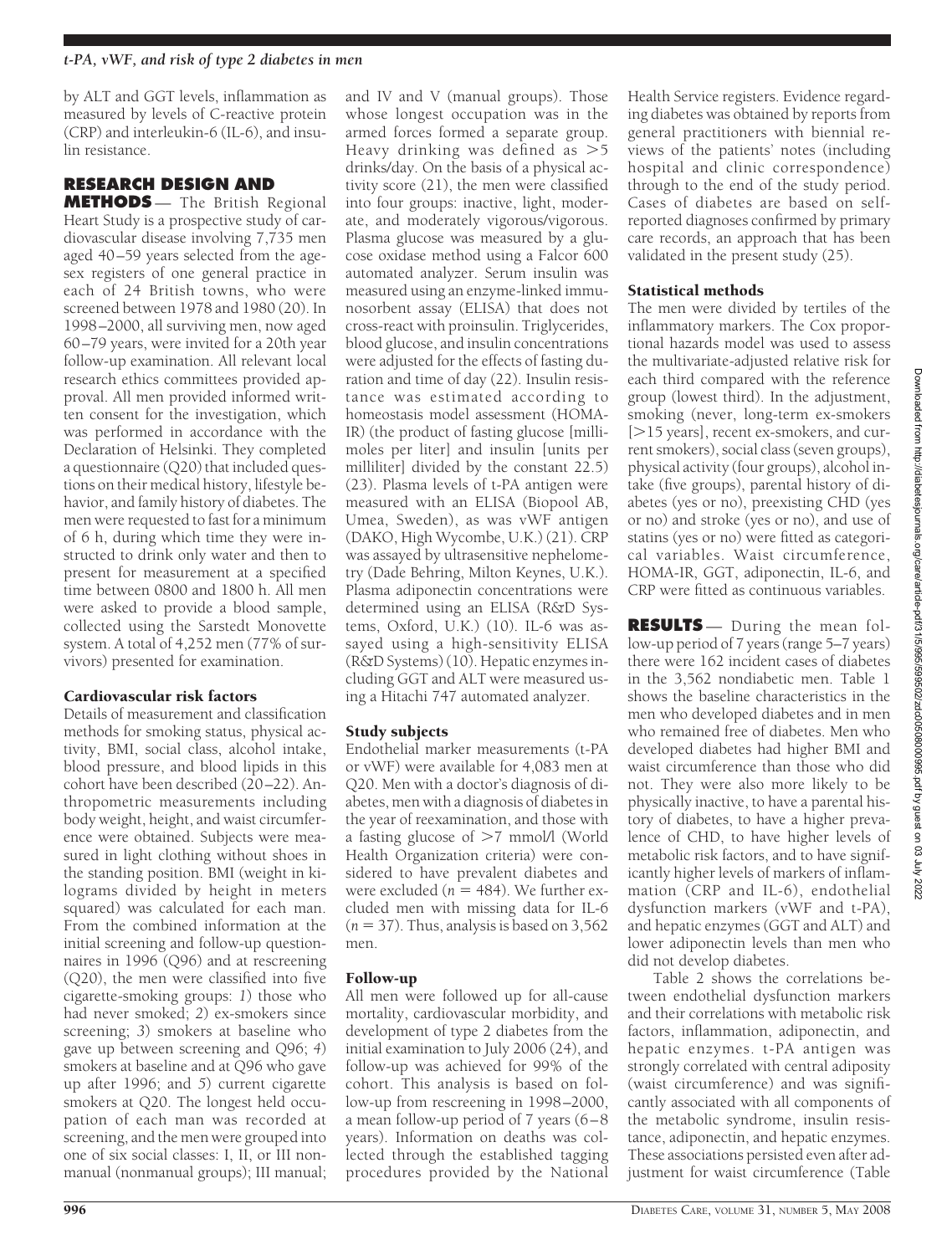| Table 1—Distribution of risk factors and inflammatory/hemostatic markers in 3,562 nondi-    |
|---------------------------------------------------------------------------------------------|
| abetic subjects aged 60–79 years at reexamination according to diabetes status at follow-up |

|                                    | Developed diabetes   | $\overline{P}$      |                |
|------------------------------------|----------------------|---------------------|----------------|
|                                    | No                   | Yes                 | for difference |
| $\boldsymbol{n}$                   | 3,400                | 162                 |                |
| Age (years)                        | 68.7(5.6)            | 68.4(5.4)           | 0.56           |
| BMI (kg/m <sup>2</sup> )           | 26.6(3.5)            | 29.7(4.1)           | < 0.0001       |
| Waist circumference (cm)           | 96.2(9.9)            | 104.1(10.4)         | < 0.0001       |
| Current smokers (%)                | 13.3                 | 9.3                 | 0.14           |
| Inactive $(\%)$                    | 32.4                 | 45.2                | 0.0008         |
| Manual (%)                         | 53.1                 | 64.6                | 0.004          |
| Heavy drinkers (>5 drinks/day) (%) | 3.7                  | 2.5                 | 0.42           |
| Parental history of diabetes (%)   | 5.4                  | 9.9                 | < 0.0001       |
| $CHD(\%)$                          | 17.6                 | 32.1                | < 0.0001       |
| Use of statins $(\%)$              | 6.5                  | 13.6                | 0.0005         |
| Stroke (%)                         | 5.0                  | 6.2                 | 0.57           |
| SBP (mmHg)                         | $148.2 \pm 23.9$     | $153.0 \pm 22.7$    | 0.01           |
| Triglyceride (mmol/l)              | $1.57(1.12 - 2.13)$  | $2.10(1.54 - 2.81)$ | < 0.0001       |
| HDL (mmol/l)                       | $1.34 \pm 0.34$      | $1.17 \pm 0.29$     | < 0.0001       |
| Glucose (mmol/l)                   | $5.52(5.21 - 5.89)$  | $5.99(5.59 - 6.52)$ | < 0.0001       |
| Log HOMA-IR                        | $0.65 \pm 0.58$      | $1.27 \pm 0.57$     | < 0.0001       |
| $CRP$ (mg/l)                       | $1.67(0.80 - 3.30)$  | $2.59(1.27 - 4.42)$ | < 0.0001       |
| $IL-6$ (pg/ml)                     | $2.41(1.55-3.42)$    | $2.92(1.93 - 4.23)$ | < 0.0001       |
| Adiponectin $(\mu g/ml)$           | $7.11(4.52 - 11.46)$ | $4.96(3.11 - 7.39)$ | < 0.0001       |
| GGT (IU/l)                         | $27.4(18-37)$        | $37.0(24 - 52.5)$   | < 0.0001       |
| ALT (IU/I)                         | $15.2(12-20)$        | 19.5 (13.5-28.0)    | < 0.0001       |
| vWF (IU/dl)                        | $137.8 \pm 44.4$     | $146.4 \pm 48.1$    | 0.02           |
| $t-PA$ (ng/ml)                     | $10.74 \pm 4.21$     | $13.37 \pm 4.79$    | < 0.0001       |

GGT + HOMA-IR), elevated t-PA was still associated with a 60% increase in risk.

The increased risk of diabetes associated with elevated t-PA was seen in both obese and centrally obese (waist circumference  $>$  102 cm or BMI  $>$  30 kg/m<sup>2</sup>) and nonobese (waist  $\leq 102$  cm) men and in those with normal glucose levels  $(< 6.1$ mmol/l) and impaired glucose levels  $($ >6.1 mmol $/$ l) (data not shown). No significant interaction was seen between obesity or glucose levels and t-PA and risk of diabetes ( $P = 0.41$  and  $P = 0.50$  for obesity and high glucose, respectively).

**CONCLUSIONS** — In this large random sample of nondiabetic British men aged 60–79 years, we have confirmed the findings of several previous studies (4–9) that circulating markers of endothelial dysfunction are associated with incident diabetes. We have shown that t-PA antigen, but not vWF antigen, is independently associated with the development of diabetes in men. Our findings extend those of other studies on circulating endothelial markers and risk of type 2 diabetes by assessing a wider range of risk factors and adjusting for correlates reflective of perturbances in other relevant pathways including markers of inflammation and insulin resistance as well as adiponectin and hepatic enzymes, which have not previously been assessed or comprehensively adjusted for. The association between vWF and diabetes was largely dependent on inflammation. Adjustment for IL-6 attenuated the association between vWF and risk of diabetes. In contrast, the association between t-PA antigen and diabetes was independent of markers of adiposity or inflammation, adiponectin, and hepatic enzymes, despite being correlated with markers in each pathway. The increased risk associated with elevated t-PA partially reflected insulin resistance, but there still remained a 60% increase in risk even after adjustment for HOMA-IR. We considered vWF and t-PA to reflect endothelial dysfunction; however, the modest correlation between these two biomarkers  $(r = 0.21)$ and the differing associations seen between t-PA and vWF with insulin resistance and features of the metabolic syndrome support the view that these endothelial biomarkers are regulated differently. Therefore, one should be cautious in labeling such markers equally or purely under the endothelial function umbrella.

Data are means  $\pm$  SD or geometric means (interquartile range) for skewed variables. SBP, systolic blood pressure.

2). vWF showed weaker but significant associations with waist circumference, hepatic enzymes, and insulin resistance. Less consistent associations were seen for the metabolic risk factors. All showed similar significant associations with inflammatory markers (CRP and IL-6).

Table 3 shows the incidence rates for diabetes and the relative risk of diabetes by tertiles of the biomarkers of endothelial dysfunction with adjustment for demographic factors (age, social class, smoking, physical activity, alcohol intake, parental history of diabetes, preexisting CHD, and use of statins) and the effects of adjustment for waist circumference, inflammation (IL-6), adiponectin, hepatic enzymes (GGT), and insulin resistance (HOMA-IR). IL-6 was used in the adjustment, as IL-6 and CRP are strongly correlated  $(r = 0.57)$ , and CRP showed no independent association with diabetes after adjustment for IL-6. Similarly GGT and ALT are strongly correlated  $(r =$ 0.43), and GGT was a stronger predictor of diabetes than ALT (17) and showed stronger associations with the endothelial dysfunction markers.

Elevated t-PA was associated with a

2-fold increase in risk of diabetes even after adjustment for demographic factors and waist circumference (model 2). Waist circumference and BMI are highly correlated  $(r = 0.86)$ . The findings were virtually unchanged if BMI was included in the adjustment instead of waist circumference. A weaker association was seen between vWF and diabetes. To further assess whether the relationship between diabetes and markers of endothelial dysfunction was independent of inflammation, adipocytes, and hepatic enzymes, we adjusted in turn for adiponectin, IL-6, and GGT. Simultaneous adjustment for these factors attenuated the associations, but the increased risk of diabetes associated with elevated t-PA remained significant. No association was seen with vWF after adjustment.

Insulin resistance could mediate the association between t-PA and risk of diabetes. Adjustment for HOMA-IR in addition to IL-6 and adiponectin (model 3) considerably attenuated the relationships for t-PA, but it remained significantly associated with increased risk of diabetes. When GGT and HOMA-IR were both included in the adjustment (model  $3 +$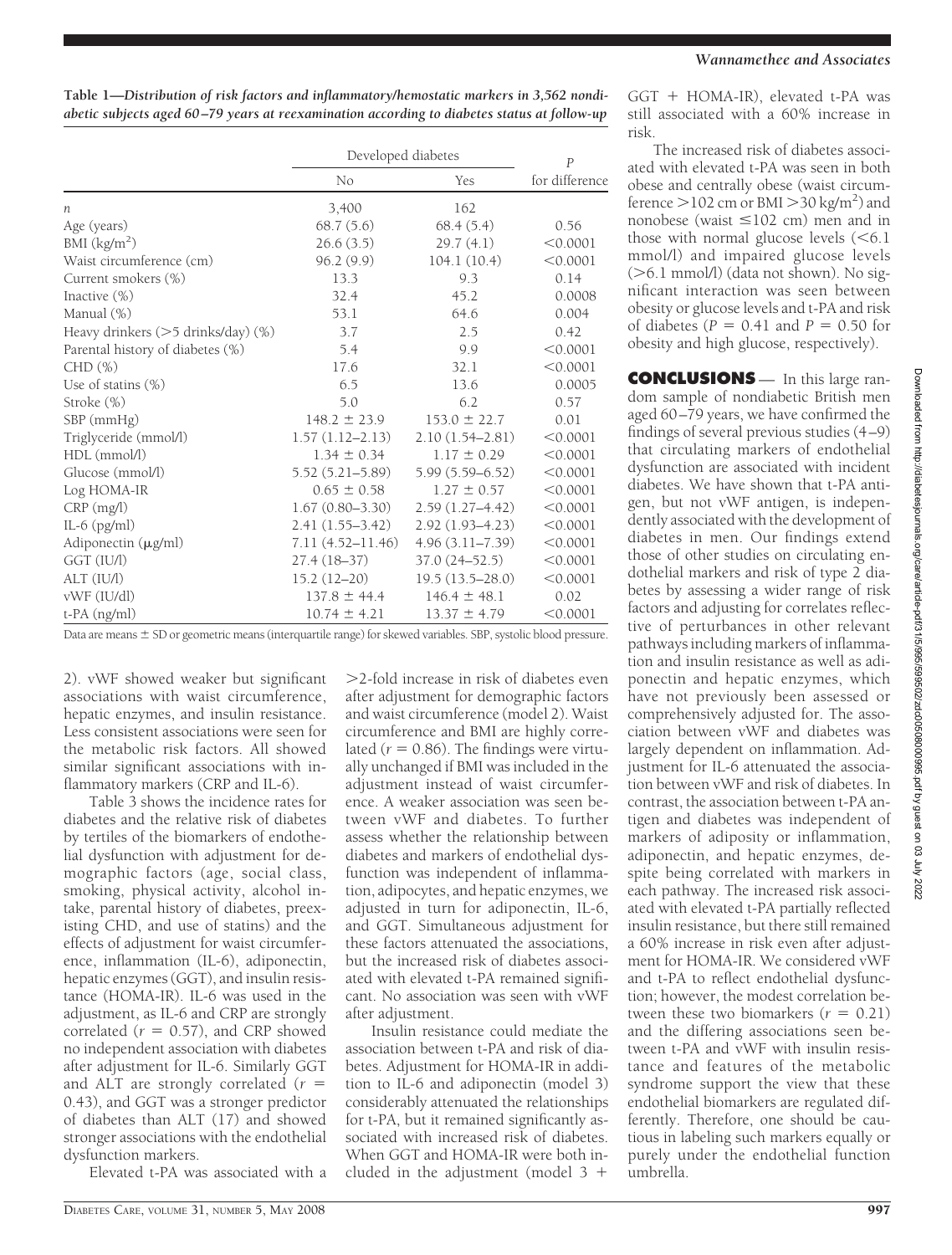| Table 2—Spearman correlation coefficients of endothelial markers with metabolic and anthropometric variables, inflammatory markers, liver |  |
|-------------------------------------------------------------------------------------------------------------------------------------------|--|
| enzymes, and adiponectin                                                                                                                  |  |

|                                      | t-PA       |                  |                 |                  | vWF        |                |                 |                  |
|--------------------------------------|------------|------------------|-----------------|------------------|------------|----------------|-----------------|------------------|
|                                      | Unadjusted |                  | Adjusted for WC |                  | Unadjusted |                | Adjusted for WC |                  |
|                                      | r          | $\boldsymbol{P}$ | r               | $\boldsymbol{P}$ | r          | $\overline{P}$ | r               | $\boldsymbol{P}$ |
| t-PA                                 | 1.00       |                  |                 |                  | 0.21       | < 0.0001       | 0.20            | < 0.0001         |
| vWF                                  | 0.21       | < 0.0001         | 0.20            | < 0.0001         | 1.00       |                |                 |                  |
| Metabolic factors                    |            |                  |                 |                  |            |                |                 |                  |
| WC                                   | 0.31       | < 0.0001         |                 |                  | 0.06       | < 0.001        |                 |                  |
| HDL cholesterol                      | $-0.20$    | < 0.0001         | $-0.12$         | < 0.0001         | $-0.07$    | < 0.001        | $-0.04$         | < 0.01           |
| Triglycerides                        | 0.34       | < 0.0001         | 0.26            | < 0.0001         | 0.03       | <b>NS</b>      | 0.02            | <b>NS</b>        |
| <b>SBP</b>                           | 0.09       | < 0.0001         | 0.07            | < 0.0001         | $-0.01$    | NS             | $-0.02$         | NS.              |
| Glucose                              | 0.13       | < 0.0001         | 0.11            | < 0.0001         | 0.04       | <b>NS</b>      | 0.03            | NS.              |
| HOMA-IR                              | 0.35       | < 0.0001         | 0.25            | < 0.0001         | 0.11       | < 0.0001       | 0.10            | < 0.01           |
| Inflammatory markers and adiponectin |            |                  |                 |                  |            |                |                 |                  |
| <b>CRP</b>                           | 0.25       | < 0.0001         | 0.20            | < 0.0001         | 0.26       | < 0.0001       | 0.25            | < 0.0001         |
| $IL-6$                               | 0.20       | < 0.0001         | 0.16            | < 0.0001         | 0.25       | < 0.0001       | 0.24            | < 0.0001         |
| Adiponectin                          | $-0.15$    | < 0.0001         | $-0.12$         | < 0.0001         | 0.06       | < 0.001        | 0.07            | < 0.001          |
| Liver enzymes                        |            |                  |                 |                  |            |                |                 |                  |
| <b>ALT</b>                           | 0.17       | < 0.0001         | 0.11            | < 0.0001         | 0.005      | <b>NS</b>      | $-0.005$        | NS.              |
| GGT                                  | 0.31       | < 0.0001         | 0.27            | < 0.0001         | 0.13       | < 0.0001       | 0.12            | < 0.0001         |

SBP, systolic blood pressure; WC, waist circumference.

vWF is produced mainly by vascular endothelial cells activated by proinflammatory cytokines (26). Although vWF was shown to be predictive of diabetes independent of a marker of inflammation (CRP) and insulin in the Framingham Offspring Study (7), others have reported no association (8) or no independent association between vWF and diabetes (27). Our results, generated in a more homogeneous population of predominantly white

men, suggest that the association between vWF and diabetes is explained by levels of the proinflammatory cytokine IL-6, which is known to be associated with incident diabetes (10) and which stimulates release of vWF from vascular endothelium (28). Thus, any link between vWF and incident diabetes may be indirect rather than direct.

Circulating t-PA antigen reflects not only endothelial synthesis and release of t-PA but also circulating complexes of t-PA with its major inhibitor, PAI-1 (17), which is synthesized by adipocytes, hepatocytes, and endothelial cells and is also an acute-phase reactant. t-PA (and PAI-1) levels increase as part of the inflammatory response (29), and in the present study t-PA correlated with several inflammatory markers including CRP and IL-6. Numerous studies have shown PAI-1 to be predictive of type 2 diabetes (4,6–8) and, in

| Table 3—Incidence rates and adjusted relative risk of type 2 diabetes according to thirds of inflammatory and endothelial markers |
|-----------------------------------------------------------------------------------------------------------------------------------|
|-----------------------------------------------------------------------------------------------------------------------------------|

| Endothelial markers       | Lowest  | Middle              | Top                 | $P_{\rm trend}$ |  |
|---------------------------|---------|---------------------|---------------------|-----------------|--|
| $t$ -PA $(ng/ml)$         | < 8.7   | 8.7                 | 12.1                |                 |  |
| Rate/1,000 person-years   | 2.6     | 6.3                 | 11.6                |                 |  |
| Model 1                   | 1.00    | $2.36(1.40-3.99)$   | $4.54(2.76 - 7.47)$ | < 0.0001        |  |
| Model 2                   | 1.00    | $1.89(1.12 - 3.20)$ | $2.98(1.79 - 5.00)$ | < 0.0001        |  |
| Model 3                   | 1.00    | $1.81(1.07-3.07)$   | $2.65(1.58-4.45)$   | < 0.0001        |  |
| Model $3 + GGT$           | 1.00    | $1.65(0.97-2.81)$   | $2.19(1.29 - 3.70)$ | 0.0003          |  |
| Model $3 + HOMA-IR$       | 1.00    | $1.35(0.78 - 2.32)$ | $1.92(1.12 - 3.27)$ | 0.001           |  |
| Model $3 + GGT + HOMA-IR$ | 1.00    | $1.25(0.72 - 2.16)$ | $1.66(0.96 - 2.85)$ | 0.02            |  |
| vWF (IU/dl)               | $<$ 115 | 115                 | 155                 |                 |  |
| Rate/1,000 person-years   | 5.8     | 6.1                 | 8.4                 |                 |  |
| Model 1                   | 1.00    | $1.04(0.70 - 1.56)$ | $1.39(0.94 - 2.03)$ | 0.007           |  |
| Model 2                   | 1.00    | $0.94(0.62 - 1.41)$ | $1.24(0.83 - 1.85)$ | 0.05            |  |
| Model 3                   | 1.00    | $0.91(0.61 - 1.38)$ | $1.18(0.79 - 1.78)$ | 0.11            |  |
| Model $3 + GGT$           | 1.00    | $0.87(0.57 - 1.31)$ | $1.06(0.71 - 1.60)$ | 0.31            |  |
| Model $3 + HOMA-IR$       | 1.00    | $0.87(0.57 - 1.32)$ | $1.10(0.73 - 1.66)$ | 0.27            |  |
| Model $3 + GGT + HOMA-IR$ | 1.00    | $0.84(0.55 - 1.28)$ | $1.01(0.67 - 1.53)$ | 0.49            |  |

Data are relative risk (95% CI). Model 1, adjusted for age, social class, smoking, alcohol intake, physical activity, parental history of diabetes, preexisting CHD, stroke, and use of statins; model 2, model 1 plus waist circumference; and model 3, model 2 plus adiponectin and IL-6.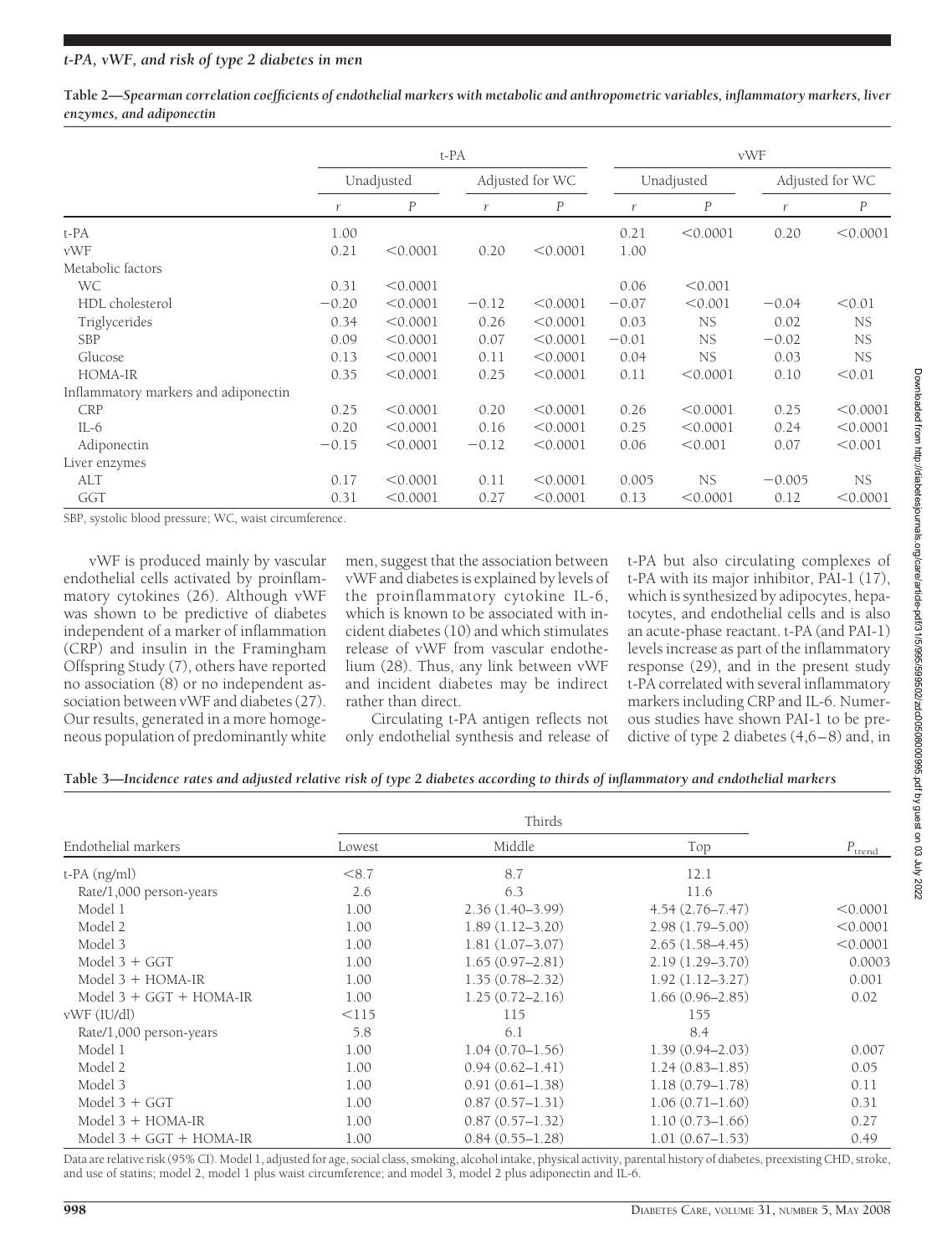some, to be independent of adiposity and markers of inflammation (6,7). Similar relationships were seen for t-PA in this study, as one might expect, given its strong correlation with PA1-I (26). Inflammation and adiponectin appeared to have only modest attenuating effects on the relationship between t-PA and diabetes. In our previous report we have shown that IL-6 (positively) and adiponectin (inversely) are predictive of diabetes (11). Because t-PA levels correlated with IL-6 and adiponectin, t-PA may explain the positive relationship between IL-6 and diabetes seen in this and other studies and the significant inverse association seen between adiponectin and diabetes in obese men (11). However, these relationships remained significant after adjusting for t-PA. Thus, the associations between t-PA, adipokines (IL-6 and adiponectin), and diabetes appear to be independent of each other.

Insulin has been shown to stimulate expression of PAI-1 and t-PA (30). t-PA was associated with insulin resistance and all components of the metabolic syndrome, and the relationship between t-PA and diabetes was to some extent explained by insulin resistance, but there remained a significant independent association after adjustment for HOMA-IR. Clearly, more direct measures of insulin resistance, e.g., clamping, may have attenuated the relationship between t-PA and incident diabetes further. Indeed, we have previously reported strong associations between clamp-measured insulin resistance and the t-PA antigen concentration in women with polycystic ovary syndrome  $(r = -0.59; P < 0.05)$  and healthy control subjects ( $r = -0.62; P <$ 0.05) (31). Thus, t-PA antigen concentrations, partly by virtue of strong correlations with insulin resistance, may be useful as part of a multiple biomarker portfolio to predict future diabetes risk.

The association of t-PA and diabetes may also partially occur via common associations with liver disturbance. Indeed, metformin, which is thought to work principally at the liver, has been consistently shown to lower t-PA concentrations in different groups and to do so in correlation with improvements in insulin resistance measures (32). The association between t-PA and diabetes was attenuated further but not eliminated after inclusion of both insulin resistance and hepatic function in the adjustment. Prospective studies relating t-PA to diabetes are extremely limited. Our finding that t-PA

predicted diabetes is consistent with a much smaller previous report of t-PA in the Northern Sweden Monitoring of Trends and Determinants in Cardiovascular Disease (MONICA) Study (19), which also considered only a limited number of potential confounders. Thus, our work extends the available data on the link between t-PA and incident diabetes.

Our study is not without some limitations. It was performed in an older, predominantly white Caucasian male population, and we cannot generalize our findings to women, younger men, or other ethnic groups, although, as noted above, t-PA has been shown to be strongly correlated with measured insulin resistance in women with polycystic ovary syndrome and control subjects (31), suggesting that the t-PA–diabetes relationship is likely to be seen in women as well. Diabetes incidence in this study was determined by documented doctor-diagnosed cases of diabetes, which would inevitably result in underascertainment of cases. It may be argued that those with elevated markers of endothelial dysfunction are more likely to be obese and to have had contact with their general practitioner and thus are more likely to have had diagnostic tests for diabetes. However, among the prevalent diabetic subjects at rescreening who had been excluded, t-PA and vWF were positively associated with both diagnosed diabetes (physician diagnosis) and undiagnosed diabetes (using fasting glucose concentration criteria of  $>7.0$  mmol/l). Thus, the increased risk associated with elevated markers of endothelial dysfunction is unlikely to be due to bias in ascertainment. Finally we did not measure PAI-1 directly, but note that t-PA is the more stable marker (33).

Circulating levels of t-PA (17) and vWF (26) are associated with risk of CHD, and their elevations in individuals with type 2 diabetes (34) might therefore promote their atherothrombotic complications. The present study adds to the literature on the potential importance of t-PA in the development of diabetes. We suggest that further detailed studies of endothelial markers (in particular t-PA) and risk of diabetes be performed to clarify their value in prediction of diabetes, ideally in combination with other markers, and their possible roles in pathogenesis.

**Acknowledgments**— The British Regional Heart Study is a research group supported by the British Heart Foundation. The measurements and laboratory analyses reported here were supported by British Heart Foundation Project grants PG97012 and PG97027.

We thank Karen Craig, Estelle Poorhang, Paul Welsh, and Fiona Key for technical support.

#### **References**

- 1. Ross R: Atherosclerosis—an inflammatory disease. *N Engl J Med* 340:115–126, 1999
- 2. Caballero AE: Endothelial dysfunction in obesity and insulin resistance: a road to diabetes and heart disease. *Obes Res* 11: 1278–1289, 2003
- 3. Sjoholm A, Nystrom T: Endothelial inflammation in insulin resistance. *Lancet* 365:610–612, 2005
- 4. Festa A, D'Agostino R, Tracy RP, Haffner SM: Elevated levels of acute-phase proteins and plasminogen activator inhibitor-1 predict the development of type 2 diabetes: the Insulin Resistance Atherosclerosis Study. *Diabetes* 51:1131–1137, 2002
- 5. Meigs J, Hu FB, Rifai N, Manson JE: Biomarkers of endothelial dysfunction and risk of type 2 diabetes mellitus. *JAMA* 291:1978–1986, 2004
- 6. Festa A, Williams K, Tracy RP, Wagenknecht LE, Haffner SM: Progression of plasminogen activator inhibitor-1 and fibrinogen levels in relation to incident type 2 diabetes. *Circulation* 113:1753–1759, 2006
- 7. Meigs JB, O'Donnell CJ, Tofler GH, Benjamin EJ, Fox CS, Lipinska I, Nathan DM, Sullivan LM, D'Agostino RB, Wilson PW: Hemostatic markers of endothelial dysfunction and risk of incident type 2 diabetes: the Framingham Offspring Study. *Diabetes* 2:530–537, 2006
- 8. Thorand B, Baumert J, Chambless L, Meisinger C, Kolb H, Doring A, Lowel H, Koenig W, MONICA/KORA Study Group: Elevated markers of endothelial dysfunction predict type 2 diabetes mellitus in middle-aged men and women from the general population. *Arterioscler Thromb Vasc Biol* 26:398–405, 2006
- 9. Song Y, Manson JE, Tinker L, Rifai N, Cook NR, Hu FB, Hotamisligil GS, Ridker PM, Rodriguez BL, Margolis KL, Oberman A, Liu S: circulating levels of endothelial adhesion molecules and risk of diabetes mellitus in an ethnically diverse cohort of women. *Diabetes* 56:1898–1904, 2007
- 10. Spranger J, Kroke A, Mohlig M, Bergmann MM, Ristow M, Boeing H, Pfeiffer AF: Adiponectin and protection against type 2 diabetes mellitus. *Lancet* 361:226–228, 2003
- 11. Wannamethee SG, Lowe GDO, Rumley